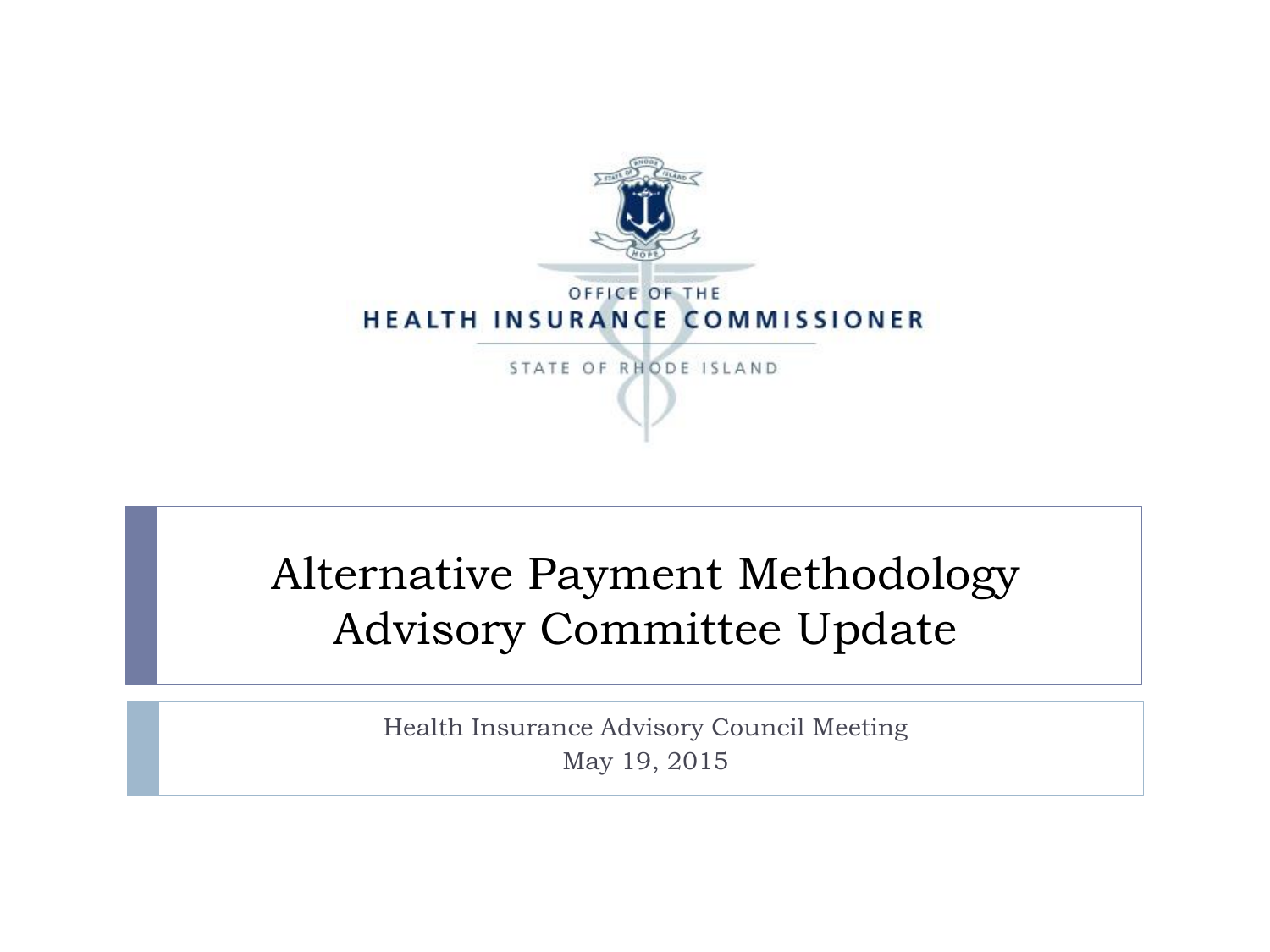

- ▶ Committee members have reviewed APM definitions, target constructs, and supporting activities to advance payment reform.
- ▶ Key Take-aways:
	- **Lots of momentum to spread payments models that** promote efficiency and quality of care.
	- Committee members are engaged.
	- Consumer and employer engagement is critical.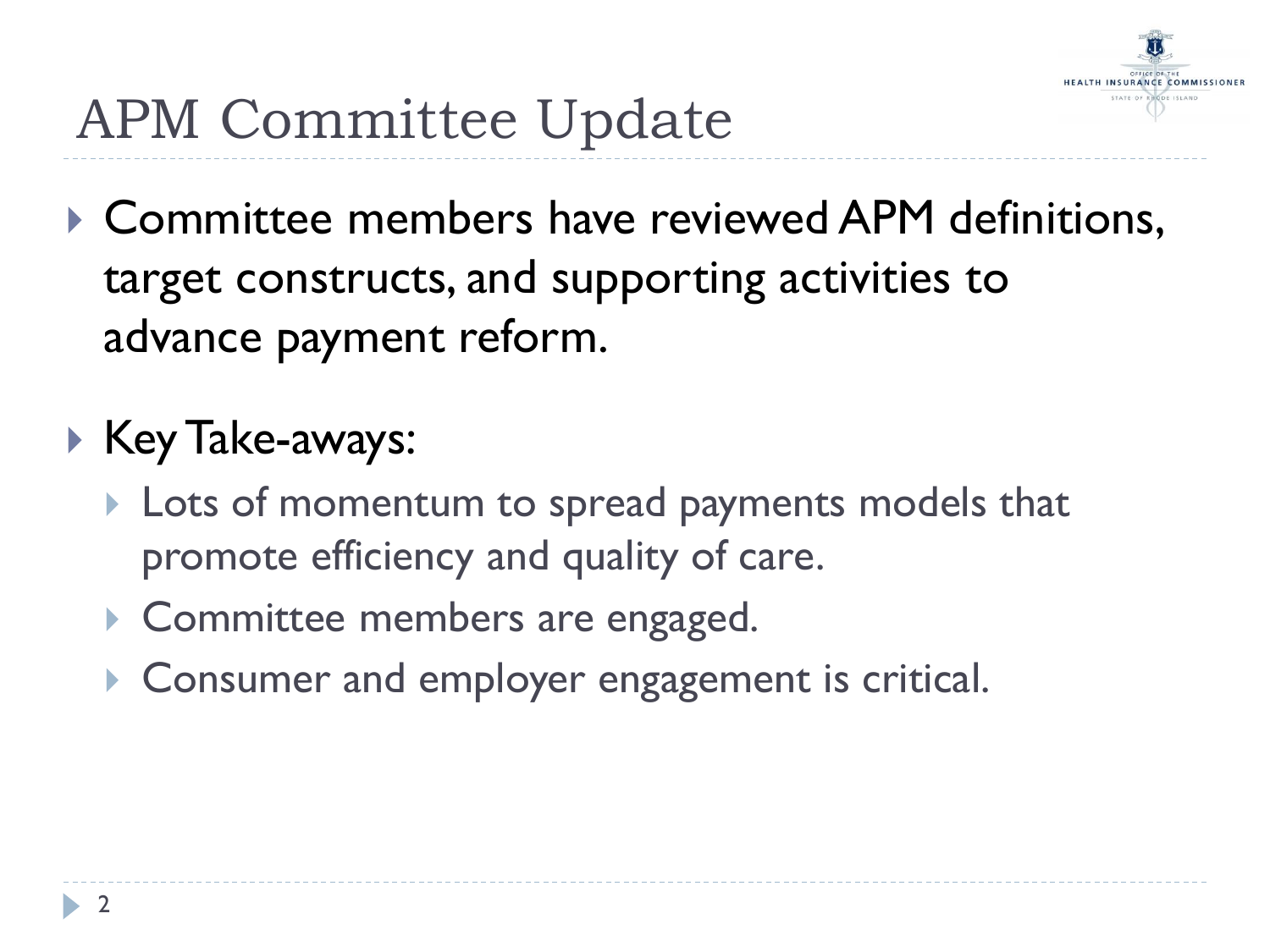

- Two sets of targets are proposed:
	- **APM Target**: Use of APM payments as a percentage of commercial insured medical spend.
	- **Non-FFS APM Target**: Use of strictly non-FFS APM payments as a percentage of commercial insured medical spend.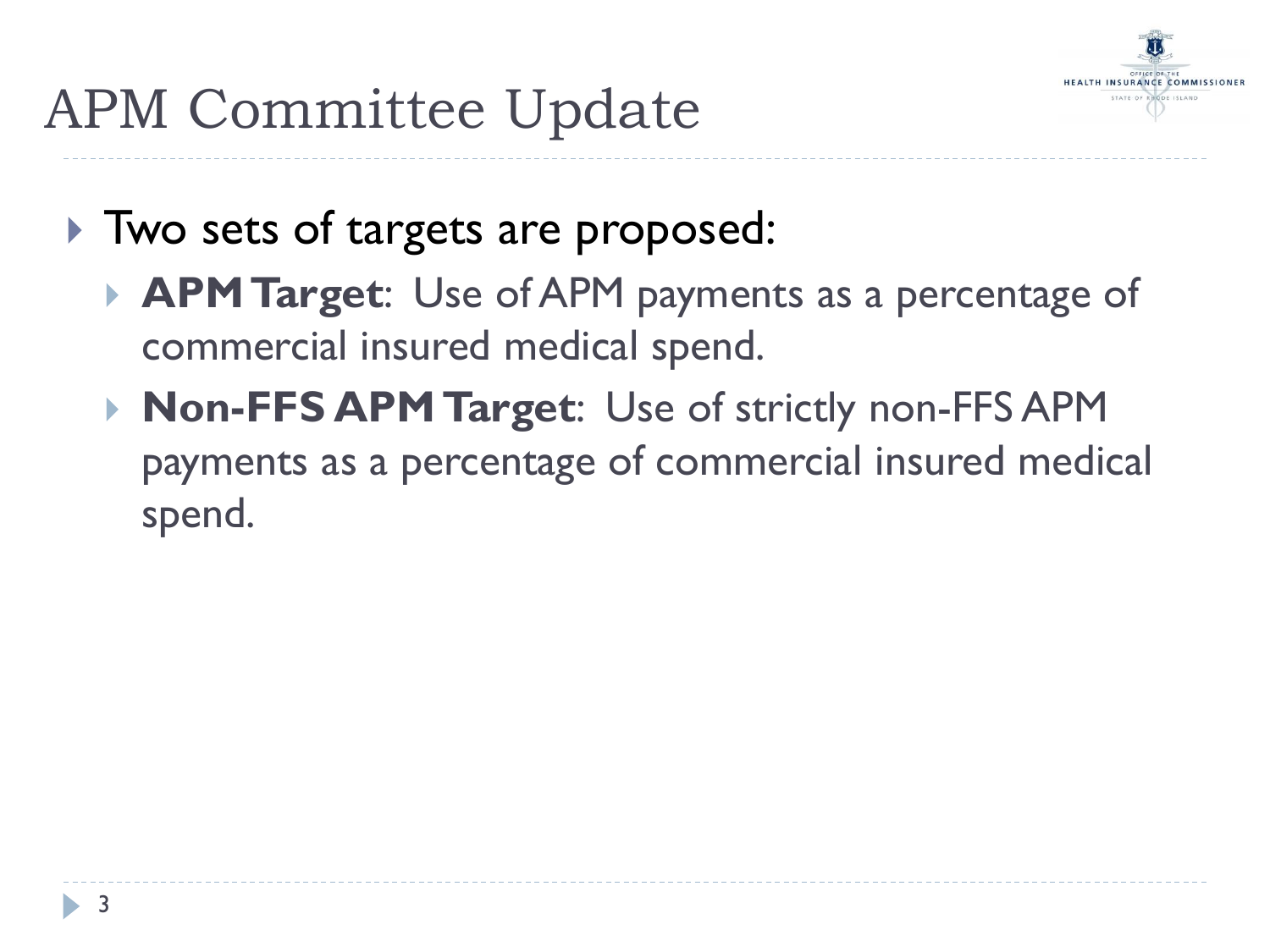

#### ▶ The APM Target shall include:

- All FFS payments under a Total Cost of Care contract with shared savings or shared risk.
- Episode-based payments, primary care, specialty care or other limited scope-of-service capitation payments, and global capitation payments.
- ▶ Supplemental payments to PCMHs (e.g., for infrastructure development or Care Manager services), shared savings distributions, and all pay-forperformance payments for years 2016 through 2017.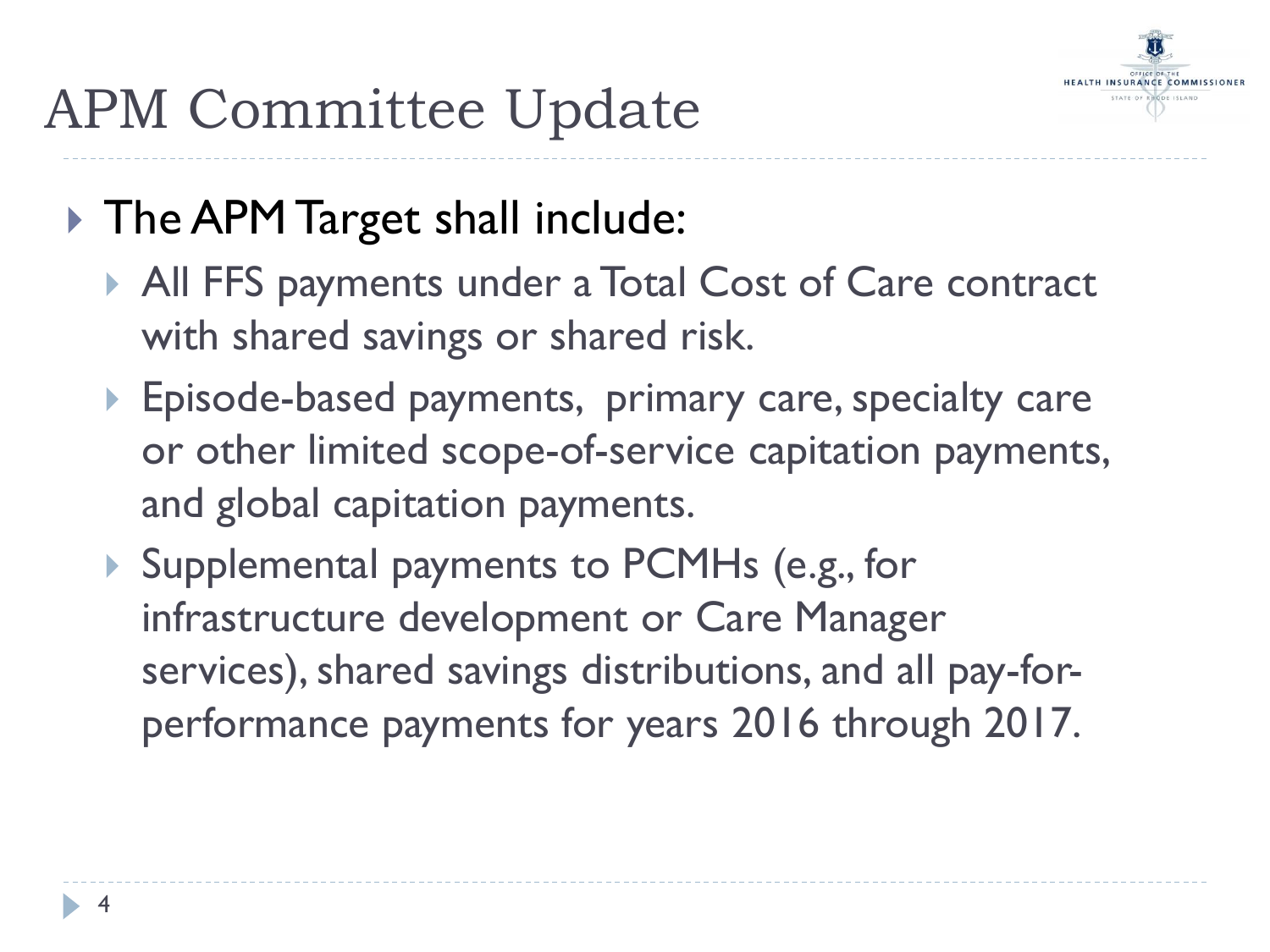

- ▶ The Non-FFS APM Target shall include:
	- ▶ Episode-based payments
	- Limited scope-of-service capitation payments, e.g., for primary or specialty care services
	- Supplemental payments for infrastructure development or Care Manager services for years 2016 through 2017 and shared savings distributions.